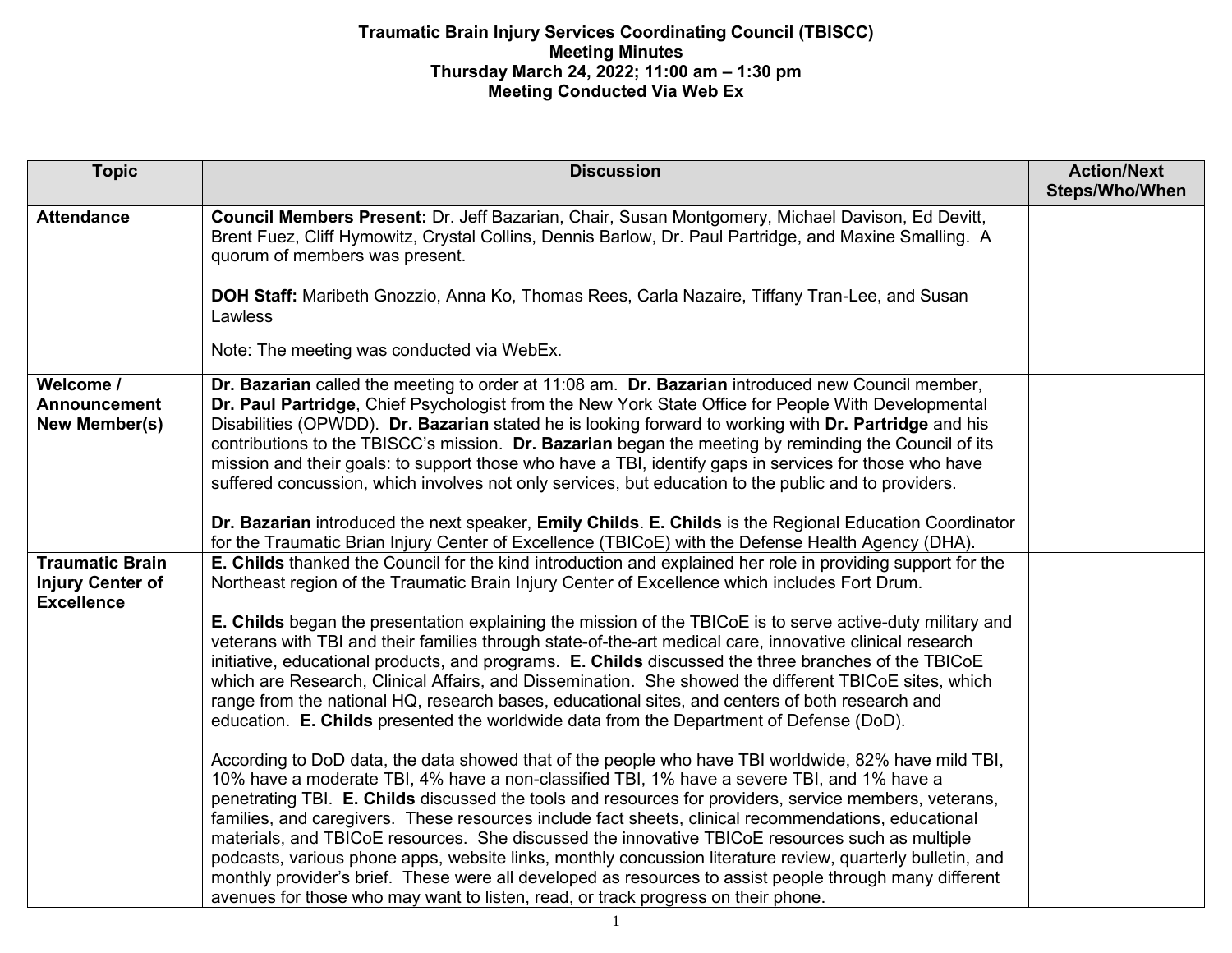## **Traumatic Brain Injury Services Coordinating Council (TBISCC) Meeting Minutes Thursday March 24, 2022; 11:00 am – 1:30 pm Meeting Conducted Via Web Ex**

|                                                                                                                                    | <b>E. Childs</b> concluded the presentation with her contact information which will be posted on the DOH TBI<br>website. C. Hymowitz presented that he has recently benefited from peer mentoring training and will be<br>reaching out to Ms. Childs to further discuss the benefits of peer specialists. Dr. Bazarian opened the<br>floor to anyone who may have questions for <b>E. Childs. B. Fuez</b> thanked <b>E. Childs</b> for her presentation<br>and noted the good works and information presented by DoD as related to TBI. <b>B. Gnozzio</b> noted that<br>these resources will be posted on the DOH website. Dr. Bazarian asked if there was DoD data available<br>about how many New Yorkers have a TBI. E. Childs stated she is unsure of the exact number, but she<br>will try to secure the information. Dr. Bazarian asked if, of the resources offered by the TBICoE, is there<br>was one that has been found to be better than another. E. Childs stated that there is not direct data on<br>which interventions are more effective in getting information out there, but outreach events have proven to<br>be very helpful.                                                                                                                                                                                                                                                                                                                                                                                                                                                                                                                                                                            |  |
|------------------------------------------------------------------------------------------------------------------------------------|------------------------------------------------------------------------------------------------------------------------------------------------------------------------------------------------------------------------------------------------------------------------------------------------------------------------------------------------------------------------------------------------------------------------------------------------------------------------------------------------------------------------------------------------------------------------------------------------------------------------------------------------------------------------------------------------------------------------------------------------------------------------------------------------------------------------------------------------------------------------------------------------------------------------------------------------------------------------------------------------------------------------------------------------------------------------------------------------------------------------------------------------------------------------------------------------------------------------------------------------------------------------------------------------------------------------------------------------------------------------------------------------------------------------------------------------------------------------------------------------------------------------------------------------------------------------------------------------------------------------------------------------------------------------------------------------------------------------------|--|
|                                                                                                                                    | Dr. Bazarian thanked E. Childs for joining the TBISCC, her presentation, and all the resources she<br>shared with the Council.                                                                                                                                                                                                                                                                                                                                                                                                                                                                                                                                                                                                                                                                                                                                                                                                                                                                                                                                                                                                                                                                                                                                                                                                                                                                                                                                                                                                                                                                                                                                                                                               |  |
| <b>Review and</b><br><b>Approval of</b><br>December 9, 2021,<br>and September 30,<br><b>2021, TBISCC</b><br><b>Meeting Minutes</b> | B. Gnozzio informed the Council members that there is a sufficient quorum to vote on the prior meeting<br>minutes and to please use their video cameras, so voting can begin. D. Barlow was having technical<br>difficulties and could not have the camera on but sent email confirmation of his participation in the meeting.<br><b>B. Gnozzio</b> presented that the first order of business was to vote on the September 30, 2021, meeting<br>minutes. We did not have a quorum during the December 9, 2021 meeting, so no action could be taken<br>regarding approval of the minutes. M. Davison motioned to approve the 9/30/2021 meeting minutes as<br>reflected, and C. Hymowitz seconded the motion. C. Hymowitz indicated that he feels as though the<br>meeting minutes are a "cemetery for recommendations" because what occurs in a previous meeting does<br>not get discussed again in the future. He indicated that the meeting minutes should include goals for the<br>next meeting and the meeting agendas should include a review of old business. Dr. Bazarian agreed that<br>the Council should take time at the beginning of each meeting to discuss previous business. He inquired if<br>the Council has ever done this before? B. Gnozzio responded not to her knowledge but agrees that the<br>meeting minutes and future agendas can be adjusted. M. Davison suggested adding a section to the<br>meeting minutes for old business and adding an action item to the agenda to note information from the<br>previous minutes. A voice vote was completed, and all were in favor, none opposed.<br>The meeting minutes for the December 9, 2021, were presented to the Council for action. C. Hymowitz |  |
|                                                                                                                                    | moved to adopt the minutes, E. Devitt seconded the motion. A voice vote was completed, and all were in<br>favor, none opposed.                                                                                                                                                                                                                                                                                                                                                                                                                                                                                                                                                                                                                                                                                                                                                                                                                                                                                                                                                                                                                                                                                                                                                                                                                                                                                                                                                                                                                                                                                                                                                                                               |  |
| A Comparative<br><b>Review of Prior</b><br><b>NYS Traumatic</b><br><b>Brain Injury Action</b><br><b>Plans</b>                      | Dr. Bazarian introduced the comparative review of prior NYS TBI action plans by advising Council<br>members to think about what recommendations have not been implemented and are still relevant to the<br>charge of the Council when listening to the next presentation by Carla Nazaire. Recommendations from<br>the Council members will be considered for future discussion and/or action by the Council. B. Gnozzio<br>introduced our next presenter, C. Nazaire, indicating that she completed an extensive review of the two                                                                                                                                                                                                                                                                                                                                                                                                                                                                                                                                                                                                                                                                                                                                                                                                                                                                                                                                                                                                                                                                                                                                                                                          |  |